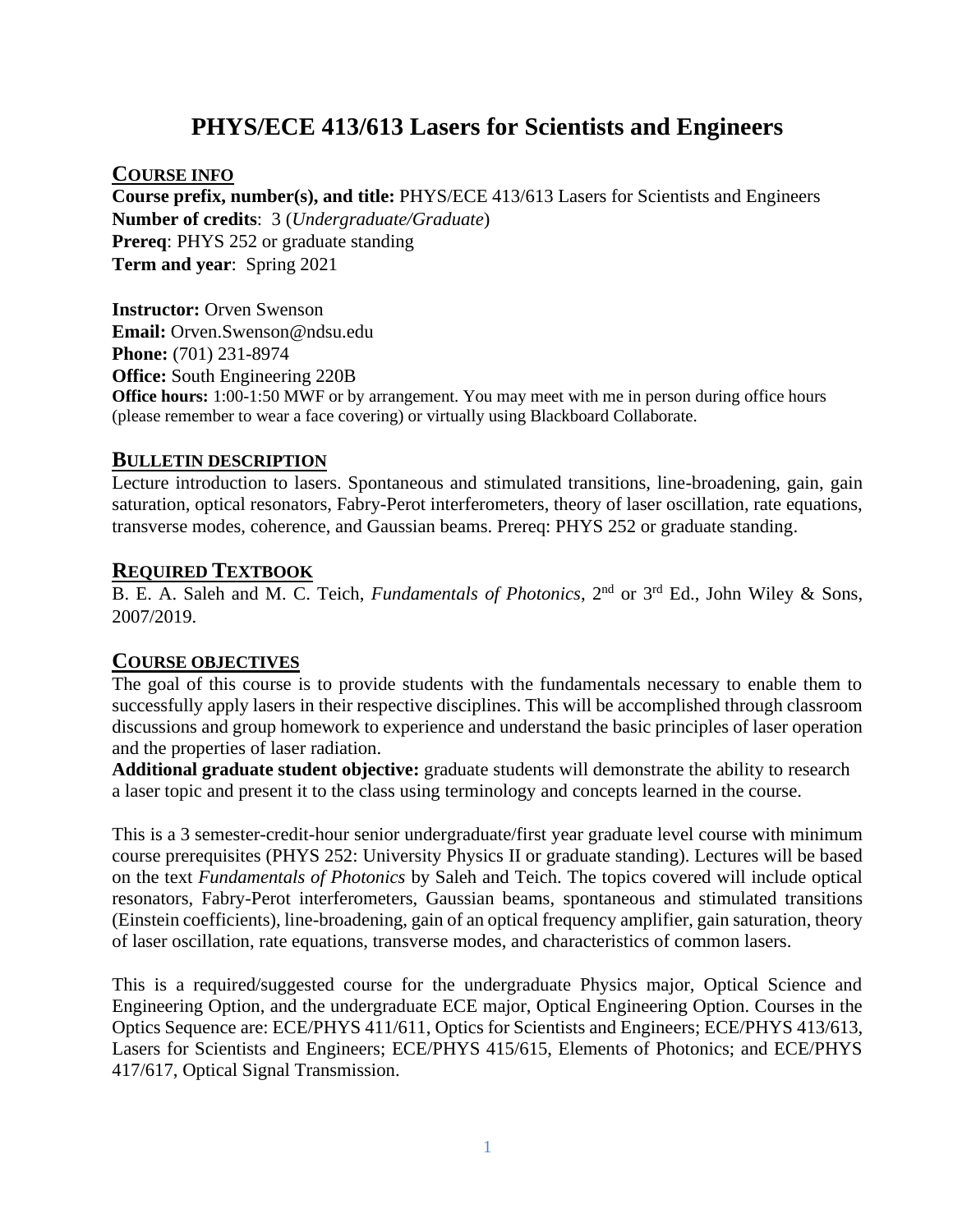## **GRADING**

| PHYS/ECE 415 |     | PHYS/ECE 615 |     |
|--------------|-----|--------------|-----|
| Exam 1       | 20% | Exam 1       | 20% |
| Exam 2       | 20% | Exam 2       | 20% |
| Exam 3       | 20% | Exam 3       | 20% |
| Final Exam   | 20% | Final Exam   | 20% |
| Homework     | 20% | Homework     | 10% |
|              |     | Project      | 10% |

The final grade will be determined as follows:

A total average of 89**.**5% of the possible points or more ensures an A**,** 75**.**5 to 89**.**4% ensures a B**,**  59**.**5 to 75**.**4% ensures a C, 49.5 to 59.4 ensures a D and below 49.5 will be an F. Depending on the class average**,** curving may be applied to grades; however, the **lowest** passing final grade (C or higher) in the course will always be 50% or higher.

The exams will include conceptual questions requiring short answers and quantitative problems similar to the assigned homework problems. The final exam will consist of problems requiring the application of principles learned throughout the course. The Final Exam is **mandatory**. Exams must be taken in person.

#### **Homework Assignments**

Problem solving is the primary learning method for this course. Homework will be emphasized and assigned in groups. You will be assigned to a homework group, optimally 4 members, for the semester. One legible problem solution set per group will be turned in on 8 1/2" x 11" paper ONE SIDE ONLY. SHOW all work. The students in the group may be asked to present and/or discuss their solutions in class. Each group needs to decide on their group rules such as when you will meet, what the consequences are for members that don't show up/contribute, rotation for preparing the solutions to hand in, rotation for presenting solutions in class, etc.

#### **Additional Requirement for Graduate Students**

Graduate student exams and homework will be graded separately. In addition, graduate students will research a laser topic of their choice (that is not covered in class) such as quantum-confined lasers, microcavity lasers, ultrafast lasers, etc. They will present their topic to the class during the last week of the course and will provide notes to be posted on BlackBoard for distribution to the other students. Their presentation and notes will be graded using the attached rubric. Satisfactory completion of this task is mandatory.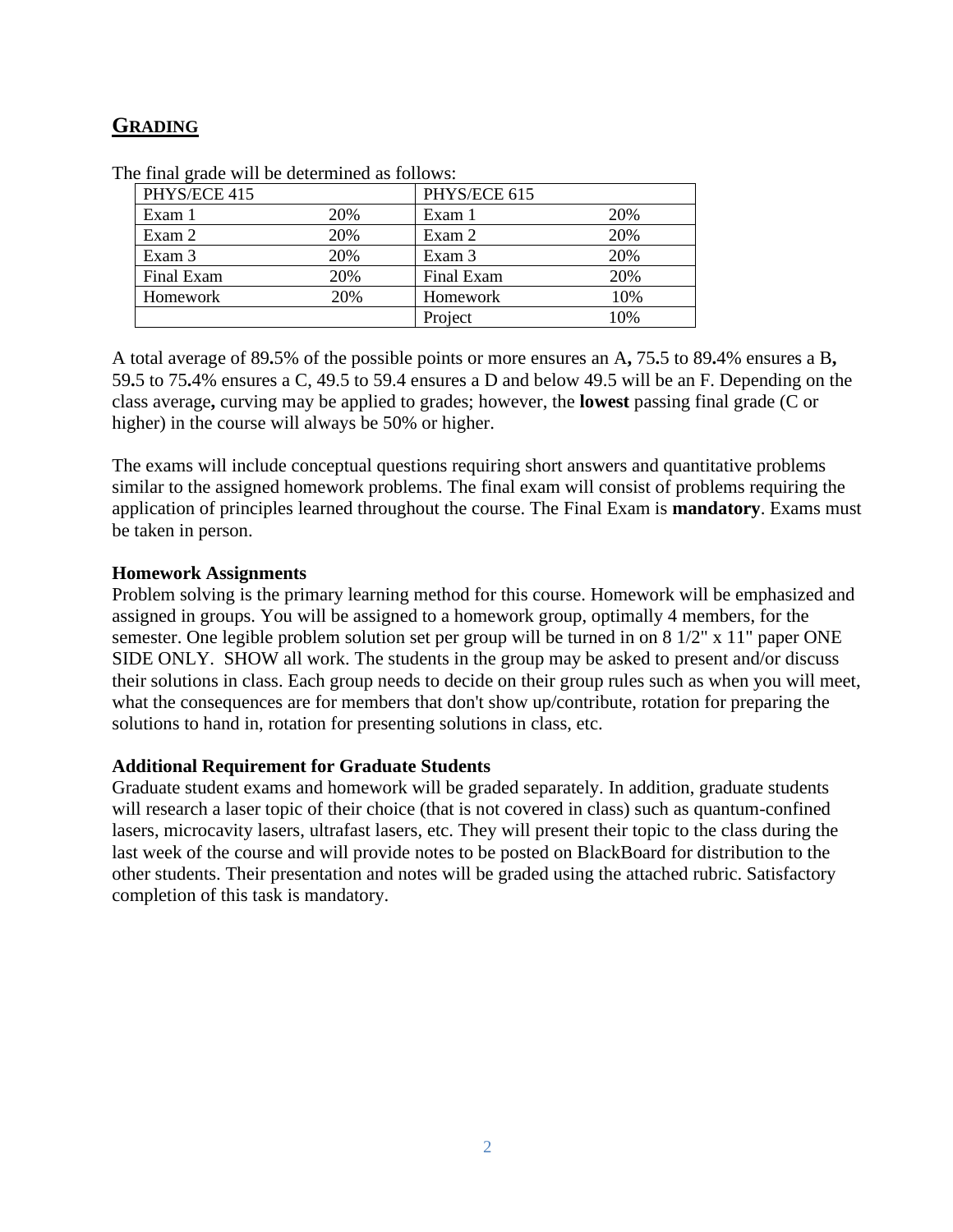## **Tentative Course Outline**

| Lesson         | Saleh/Teich |                                                            |
|----------------|-------------|------------------------------------------------------------|
| $\mathbf{1}$   | 10.1        | <b>Resonator modes</b>                                     |
| 2              | 10.1        | Losses and resonance spectra width                         |
| 3              | 1.4         | <b>Matrix Optics</b>                                       |
| $\overline{4}$ | 10.2        | Spherical-mirror resonators                                |
| 5              | 3.1         | The Gaussian beam                                          |
| 6              | 3.1B        | Properties of the Gaussian beam                            |
| 7              | 3.2         | Transmission through a thin lens                           |
| 8              | 3.3         | Hermite-Gaussian beams                                     |
| 9              | 10.3        | Two- and three-dimensional resonators                      |
| 10             | 10.4        | Microresonators                                            |
| 11             | 13.1        | <b>Energy levels</b>                                       |
| 12             | 13.2        | Occupation of energy levels                                |
| 13             |             | Exam 1                                                     |
| 14             | $13.3 - 4$  | Interactions of photons with atoms, Thermal light          |
| 15             | 13.5        | Luminescence and light scattering                          |
| 16             | 14.1        | Theory of laser amplification                              |
| 17             | 14.2        | Amplifier pumping                                          |
| 18             | 14.3        | Common laser amplifiers                                    |
| 19             | 14.4        | Amplifier nonlinearity                                     |
| 20             | 15.1        | Theory of laser oscillation                                |
| 21             | 15.2A       | Characteristics of the laser output: Power                 |
| 22             | 15.2B       | Characteristics of the laser output: Spectral distribution |
| 23             | 15.3        | Common lasers                                              |
| 24             | 15.4AB      | <b>Pulsed lasers</b>                                       |
| 25             | 15.4CD      | Q-switching and mode locking                               |
| 26             |             | Exam 2                                                     |
| 27             | 16.1AB      | Semiconductor physics background                           |
| 28             | 16.1C       | Electron and hole concentrations                           |
| 29             | 16.1D       | Generation, recombination, injection                       |
| 30             | 16.1E       | <b>Junctions</b>                                           |
| 31             | 16.1FG      | Heterojunctions and quantum-confined structures            |
| 32             | 16.2A       | Photon interactions in bulk semiconductors                 |
| 33             | 16.2B       | Band-to-band transitions in bulk semiconductors            |
| 34             | 16.2C       | Absorption, emission, and gain in bulk semiconductors      |
| 35             | 17.1A       | Injection electroluminescence                              |
| 36             | 17.1B       | <b>LED</b> characteristics                                 |
| 37             | 17.2A       | Semiconductor optical amplifiers gain and bandwidth        |
| 38             | 17.2BC      | Pumping and heterostructures                               |
| 39             |             | Exam 3                                                     |
| 40             | 17.3        | Laser diodes                                               |
| 41             |             | Laser safety                                               |
| 42             |             | Graduate student presentations                             |
|                |             | Final Exam - Monday, May 10, 1:00-3:00                     |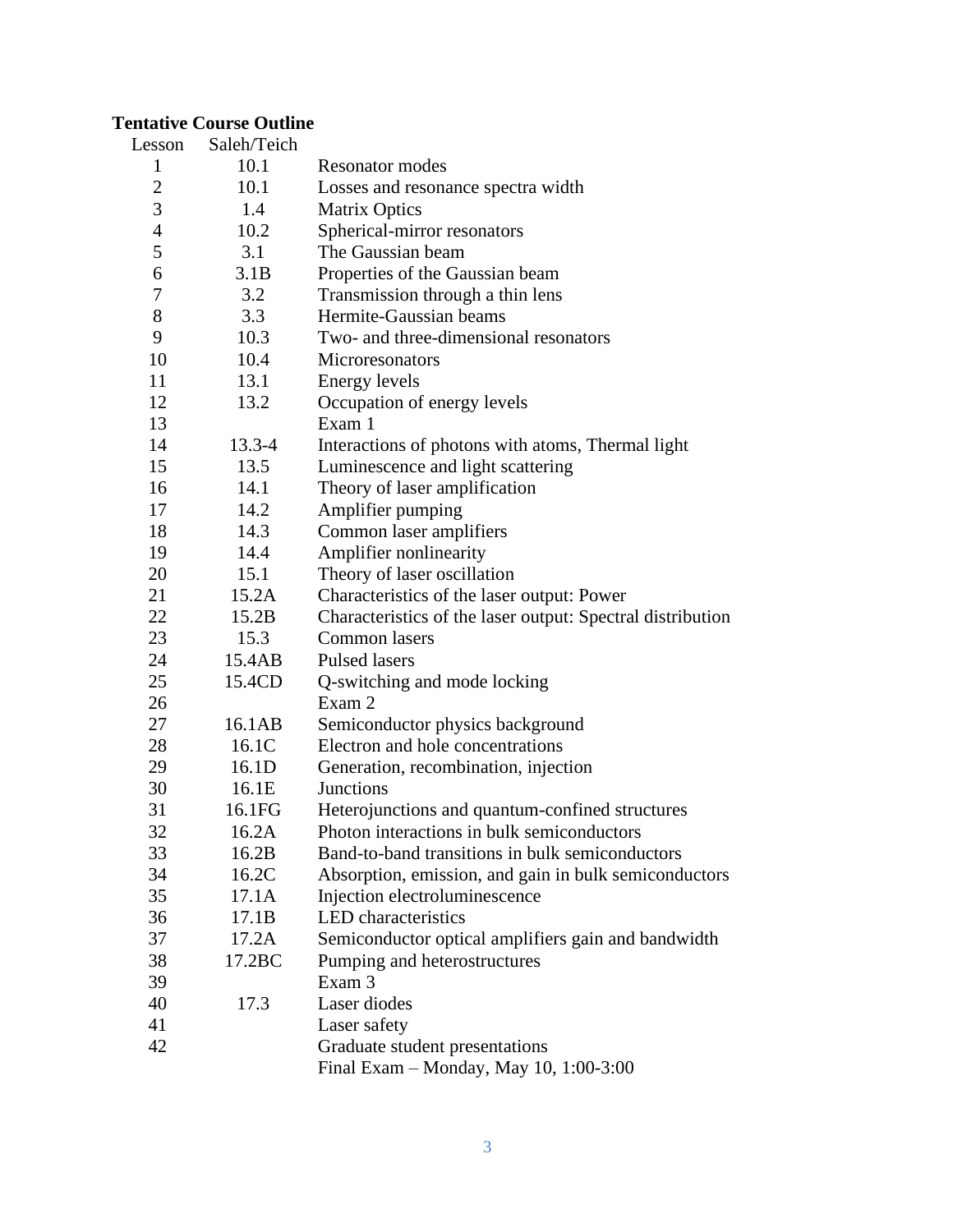### **ATTENDANCE STATEMENT**

According to [NDSU Policy 333 \(www.ndsu.edu/fileadmin/policy/333.pdf\),](http://www.ndsu.edu/fileadmin/policy/333.pdf) attendance in classes is expected.

Veterans and student service members with special circumstances or who are activated are encouraged to notify the instructor as soon as possible and are encouraged to provide Activation Orders.

Students are expected to attend all class sessions except for valid excuses such as medical situations. Active participation in lectures is essential. Students are expected to read the lesson prior to coming to class and to be prepared to discuss it in class. Material may be presented that is not in the text or it may be presented in a different way. Students are responsible for all material presented in class including that missed during excused absences. Attendance at exams is mandatory unless excused for a valid University approved reason.

Blackboard Zoom will be available if you wish to participate in lectures remotely; however, exams must be taken in person. Virtual participation in this course requires both video and audio capabilities.

### **BLACKBOARD**

Course assignments, lesson notes, information, and messages will be posted to Blackboard: [https://blackboard.ndus.edu.](https://blackboard.ndus.edu/) Your NDSU email address is the official route for information.

### **GRADUATE SCHOOL STATEMENT**

The 615-level version of this class is a graduate level course and is subject to the General Policies of the Graduate School:

[https://bulletin.ndsu.edu/graduate/graduate-school-policies/#supervisorycommitteeplanofstudytext.](https://bulletin.ndsu.edu/graduate/graduate-school-policies/#supervisorycommitteeplanofstudytext)

## **ACCREDITATION CRITERIA**

Per department requirements, accreditation descriptions may be included as they relate to this course.

## **AMERICANS WITH DISABILITIES ACT FOR STUDENTS WITH SPECIAL NEEDS**

Any students with disabilities or other special needs, who need special accommodations in this course, are invited to share these concerns or requests with the instructor and contact the Disability Services Office [\(www.ndsu.edu/disabilityservices\)](http://www.ndsu.edu/disabilityservices/) as soon as possible.

## **ACADEMIC HONESTY STATEMENT**

The academic community is operated on the basis of honesty, integrity, and fair play. [NDSU Policy 335: Code](http://www.ndsu.edu/fileadmin/policy/335.pdf)  [of Academic Responsibility and Conduct](http://www.ndsu.edu/fileadmin/policy/335.pdf) applies to cases in which cheating, plagiarism, or other academic misconduct have occurred in an instructional context. Students found guilty of academic misconduct are subject to penalties, up to and possibly including suspension and/or expulsion. Student academic misconduct records are maintained by the [Office of Registration and Records.](http://www.ndsu.edu/registrar/) Informational resources about academic honesty for students and instructional staff members can be found at [www.ndsu.edu/academichonesty.](http://www.ndsu.edu/academichonesty)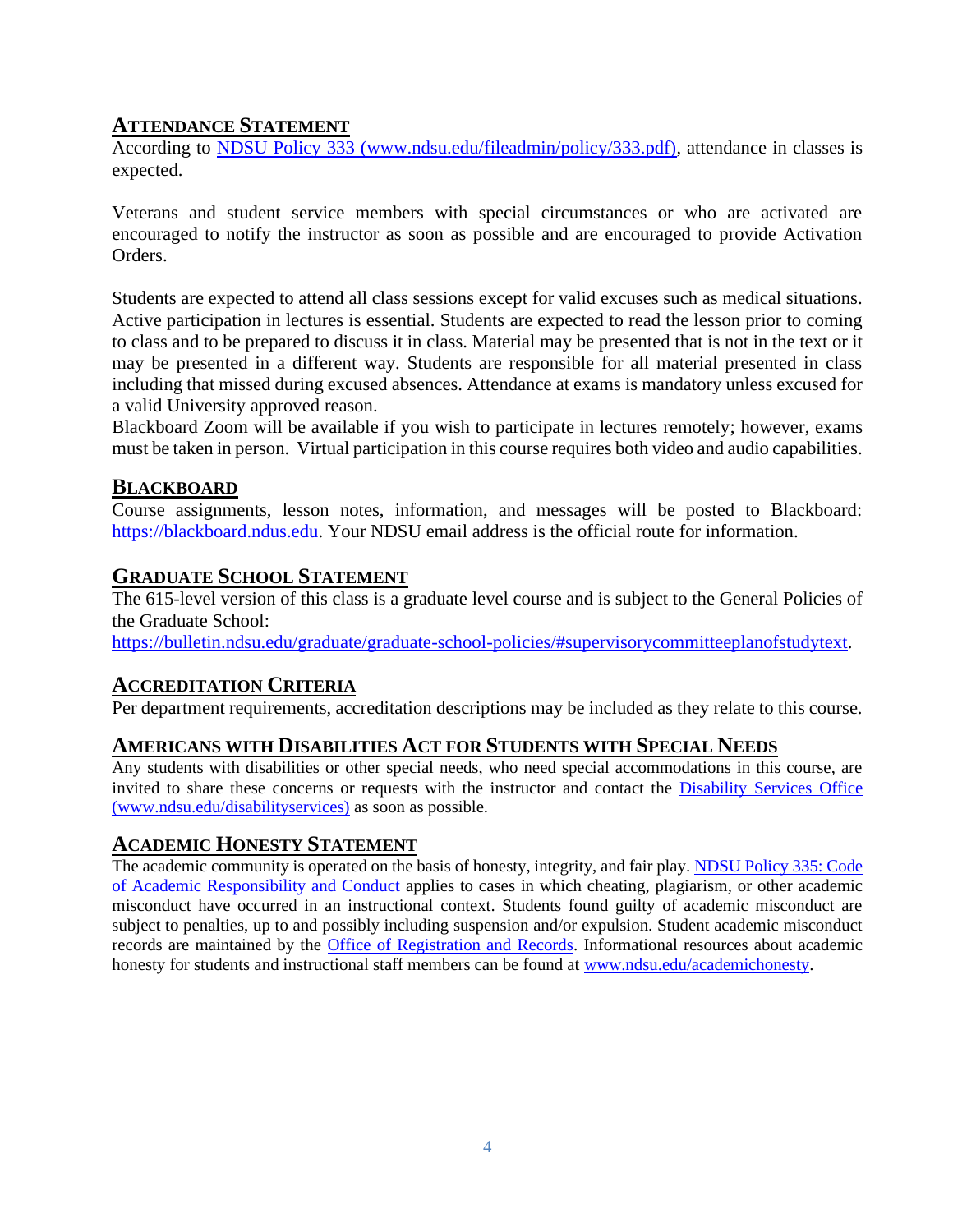## **Health and Safety Expectations**

See [https://www.ndsu.edu/admission/fall\\_2020\\_prelim\\_plan](https://www.ndsu.edu/admission/fall_2020_prelim_plan) for information on COVID-19 and NDSU's response.

- NDSU requires students to wear face coverings in classrooms. Wearing face coverings helps reduce the risk to others in case you are infected but do not have symptoms.
- You must properly wear a face covering (covering both the mouth and nose) for the entirety of the class.
- If you fail to properly wear a face covering, you will not be admitted to the classroom. However, you may choose to participate in the class remotely. The following will be used as needed: referral to Dean of Students Office or administrative removal from class.
- Students who cannot wear a face covering due to a medical condition or disability may seek accommodation through Disability Services (701-231-8463) [https://www.ndsu.edu/disabilityservices/.](https://www.ndsu.edu/disabilityservices/)
- Disinfecting supplies are provided for you to disinfect your learning space. You may also use your own disinfecting supplies.
- Students should observe social distancing guidelines whenever possible. Students should avoid congregating around instructional space entrances before or after class. Students should exit the instructional space immediately after the end of class to ensure social distancing and allow for the persons attending the next scheduled class to enter the classroom.
- In accordance with NDSU Policy 601, failure to comply with instructions, including this syllabus, may be handled according to the Code of Student Conduct resolution process and may result in disciplinary sanctions.
- Food and drink are not allowed in the class unless a student has a documented accommodation through Disability Services. Students will have to remove their masks to eat or drink.
- If you are unable to attend class at the regularly scheduled time due to illness, contact the instructor for alternate arrangements, including recordings of class sessions and assignments as well as accommodations and extensions as needed.
- Do not come to class if you are sick. Please protect your health and the health of others by staying home and participate in class remotely. For information on COVID-19, symptoms, testing, and steps to stay healthy see [https://www.ndsu.edu/studenthealthservice/covid\\_19/.](https://www.ndsu.edu/studenthealthservice/covid_19/)
- Do not come to class if you have been exposed to individuals who tested positive for COVID-19 and/or you have been notified to self-quarantine due to exposure.
- If you are absent from class as a result of a COVID-19 diagnosis or quarantine, the decision for approval of all absences and missed work is determined by the course instructor. As instructor, I will do the following to help you make progress in the course: You will be able to participate in class remotely. You will be able to makeup exams after your quarantine.
- In this course recording the lectures for anything other than personal use is prohibited.